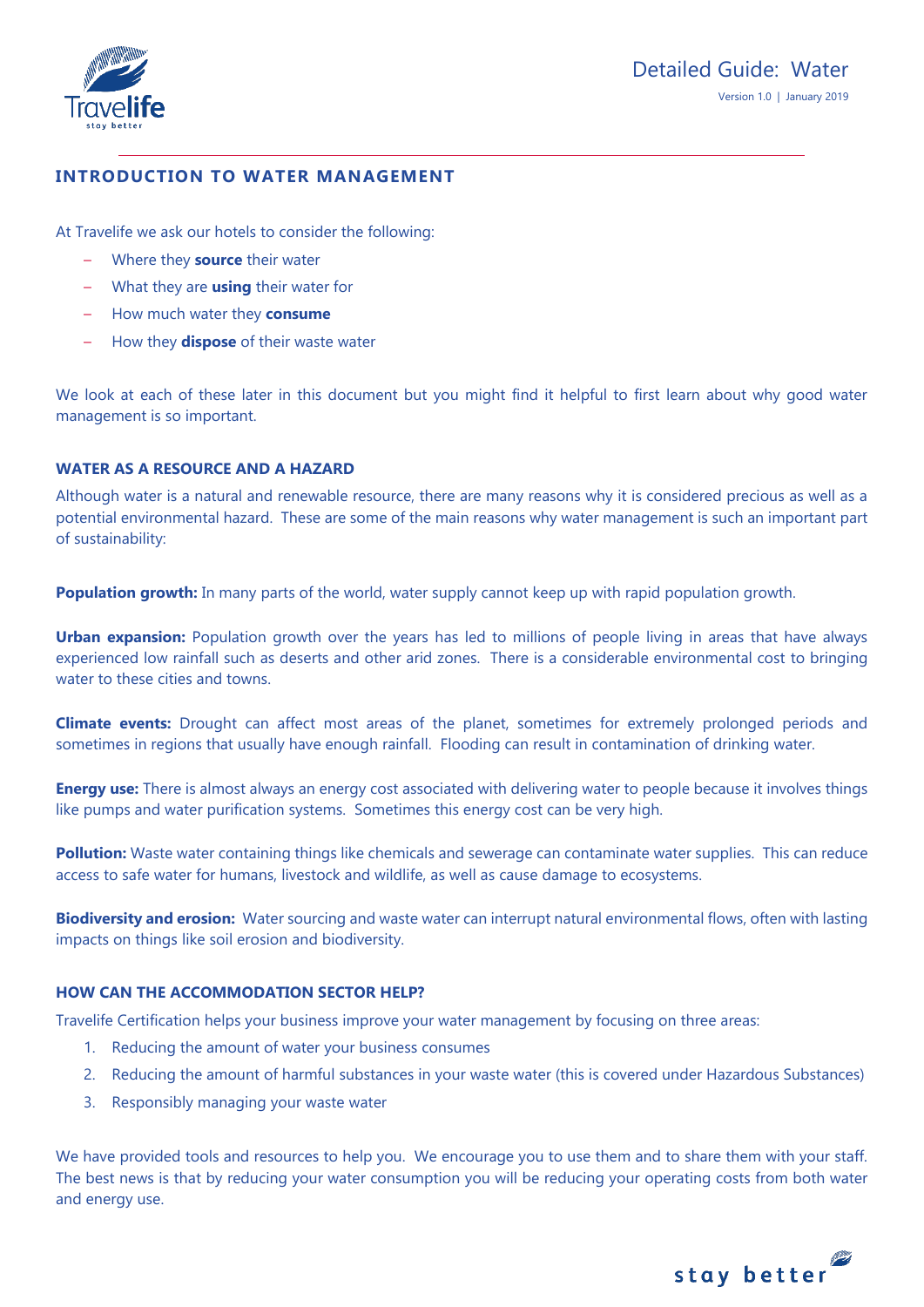#### **THE SOURCES OF WATER YOU CONSUME**

You should record where **all** the water you use is sourced from, how you track consumption and what type of measurement is used. For example, mains water might come from a local water company, you track consumption from your monthly water bill and it is measured in cubic metres or litres. Or you might source your water from a well on your property, track usage by a meter and it is measured in cubic feet or gallons. These are some of the more common ways that accommodation providers source water:

**Mains water:** This normally comes from a public or private company in the destination and is piped into the property. There is almost always an on-site meter that staff can use to record usage at any time, otherwise it will be provided on monthly bills.

Water wells: These are often on site and generally pipe water directly into the property, although in many cases it is filtered or treated first to make it safe for drinking. A business is responsible for maintaining its well, for ensuring it is complying with all relevant laws, holds and uses the well within the terms of any necessary licences or permits, and ensures that it is not interfering with natural water flows or water availability at its destination.

Water boreholes: These are similar to wells except that the hole that is usually drilled directly into an underground reservoir, and the access point, is generally smaller.

**Recycled grey water:** This is waste water from things like hand basins, showers and laundries that is collected, treated and then reused for things like irrigation or toilet flushing. Usually a business invests in its own grey water system as the investment pays off over time.

**Recycled storm water:** This involves diverting storm water drains or roof gutters to a place where the water can be reused. Solutions for this can be very simple, such as diverting a roof drain to a large barrel that is connected to a hose for watering a garden or cleaning cars. Or they can be very complex by diverting water to a treatment area then piping it back into the property for more general use. In some places a permit is required for redirecting rain water.

**Desalination:** This involves removing salt and other impurities from seawater to make it suitable for general use and/or drinking. Most desalination systems use a reverse osmosis process, which allows water molecules to pass through a very fine membrane, but which prevents larger salt molecules from passing through. This system can use a lot of energy. The waste water from the desalination process has a lot of salt that must be safely disposed of to prevent environmental damage. Licences and/or permits are often required to operate a desalination system.

#### **Complying with water sourcing laws and regulations**

You will need to demonstrate that you know about, and are complying with, any local, national and international regulations that apply to the water you are sourcing and that your water consumption is not interfering with natural flows or restricting access to water in your community.

### **MEASURING AND RECORDING YOUR WATER CONSUMPTION**

Travelife requires that you record the total amount of water you have used in either cubic metres (m3) or litres (l). You will need to do this on a regular basis and over the same period of time, such as once per week or once per month. How often you record this will depend on things like the size and complexity of your property. However, in order to be Travelife Certified you will need to update your records at least once per month. We have created a template with formulas that is available in the Member Zone.

If some or all of your water is measured in another unit, such as cubic feet or gallons, you will need to convert it into cubic metres or litres before you record the total amount used. You can find conversion calculators online or use the conversion table that Travelife has provided in our water report template.

You need to record the total water consumed as well as the amount per actual guest night. You can calculate this by dividing the total water used by the total actual guest nights (the actual number of guests that stayed, not the total possible guest occupancy). For example, if you consumed 3,000 m3 in August and your total August guest nights was 300 the calculation would be:

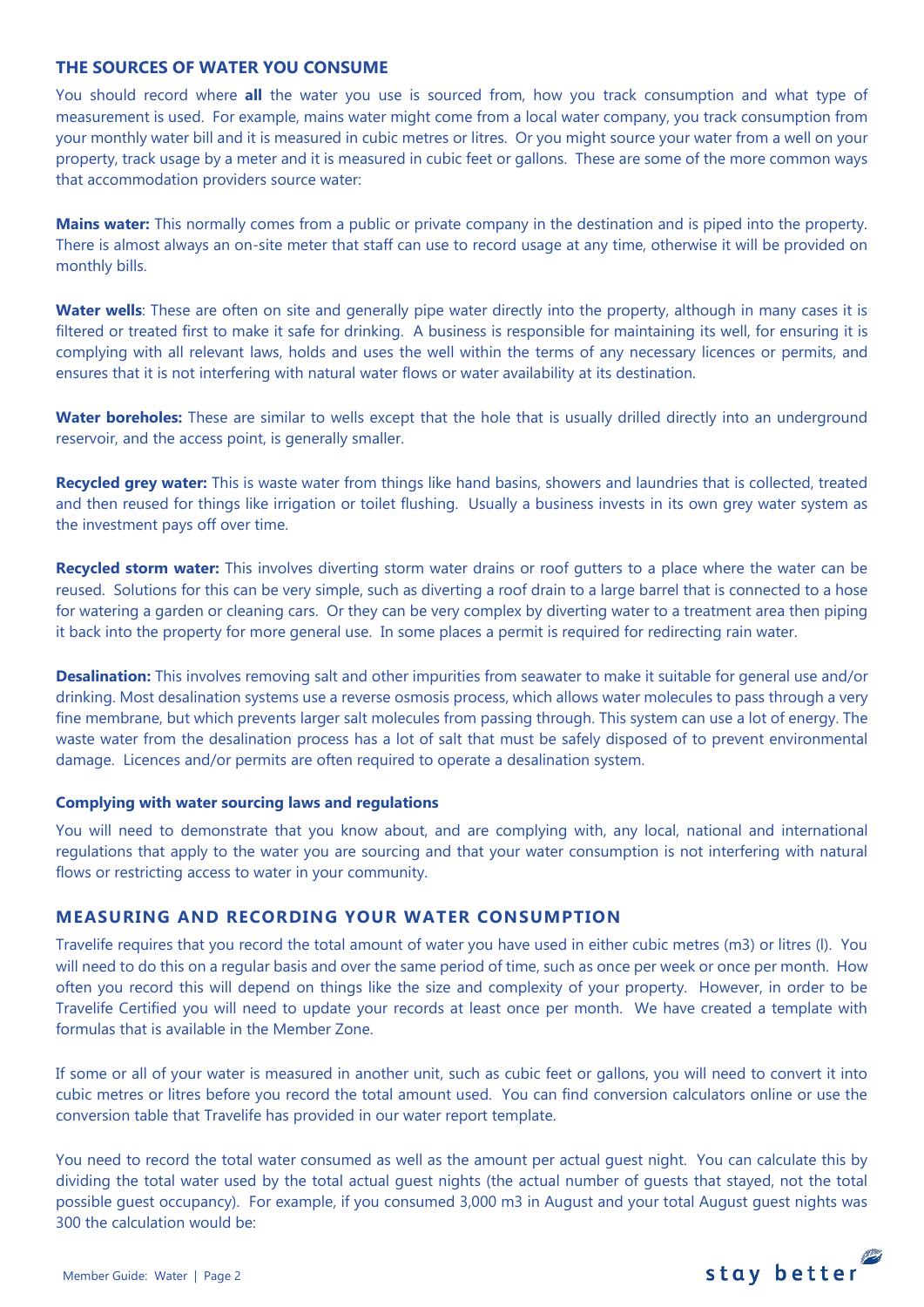Total water used in August is 3,000m3 ÷ 300 guest nights = 10m3 average water consumption per guest night

We have put formulas in the water report template that calculate this automatically for you, but please be aware that if you insert columns or rows into this template, it could cause the formulas to stop working.

#### **YOUR WASTE WATER**

You should record the sources of **all** waste water that your business produces, how it is disposed of and/or treated and the final destination. These are the main types of waste water that accommodation providers produce:

**Black water:** This comes from toilets (sewerage), kitchen sinks and dishwashers. This water usually ends up in the public sewer or a septic tank managed by the property. Restaurant kitchens normally use grease traps to filter out fats and oils from waste water before it reaches the public sewer or septic tank.

**Grey water:** This is used water that does not contain sewerage. It comes from places like hand basins, showers and the laundry. It can be treated and reused for things like irrigation and toilet flushing. If not, it normally goes either into the sewerage system or is treated on site.

**Storm water:** This is from rainfall or snowmelt that runs off your roof and over outside surfaces such as pathways and roads. It is normally collected in gutters and pipes that lead to a storm water drain. Usually, storm water drains lead back to the nearest body of water (river, stream, lake etc.) and sometimes this system is referred to as a storm sewer. Some businesses collect storm water and use it for things like irrigation.

#### **Complying with waste water laws and regulations**

You will need to demonstrate that you know about, and are complying with, any local, national and international regulations that apply to how you manage your waste water and that it is not polluting the environment, interfering with natural flows or disrupting your community.

### **SETTING TARGETS AND GOALS**

Once you have records of how much water you are consuming, you should set targets and goals to reduce your consumption.

**Targets** are usually numbers and they will need to be measured against a starting point and have a measurable deadline. Ideally, you should have at least one short-term and one long-term target. Here are some examples:

Reduce your water consumption from 0.7m3 per guest night to 0.55m3 per guest night by the end of 2020.

Halve your current water consumption to 0.35m3 per guest night by the end of 2030.

Goals can still include numbers, but they are usually about projects or actions. You still need to know your starting point, have a deadline and be specific so it is easy to see if you succeeded. This should also include a mixture of short and long-term plans. Here are some examples:

Install soil moisture sensors on all irrigation systems by the end of 2020.

Have 60% of our water provided by recycled grey water by 2030.

Your targets and goals should be:

- **Specific** and easy for anybody to understand.
- **Easy to measure** so that you can clearly see if they have been achieved.
- **Relevant and achievable**. For example, there is no point in setting a goal that you cannot afford to implement or spending time on an area where you cannot have a lot of impact.
- **Have a deadline**. This will help keep everyone on track.

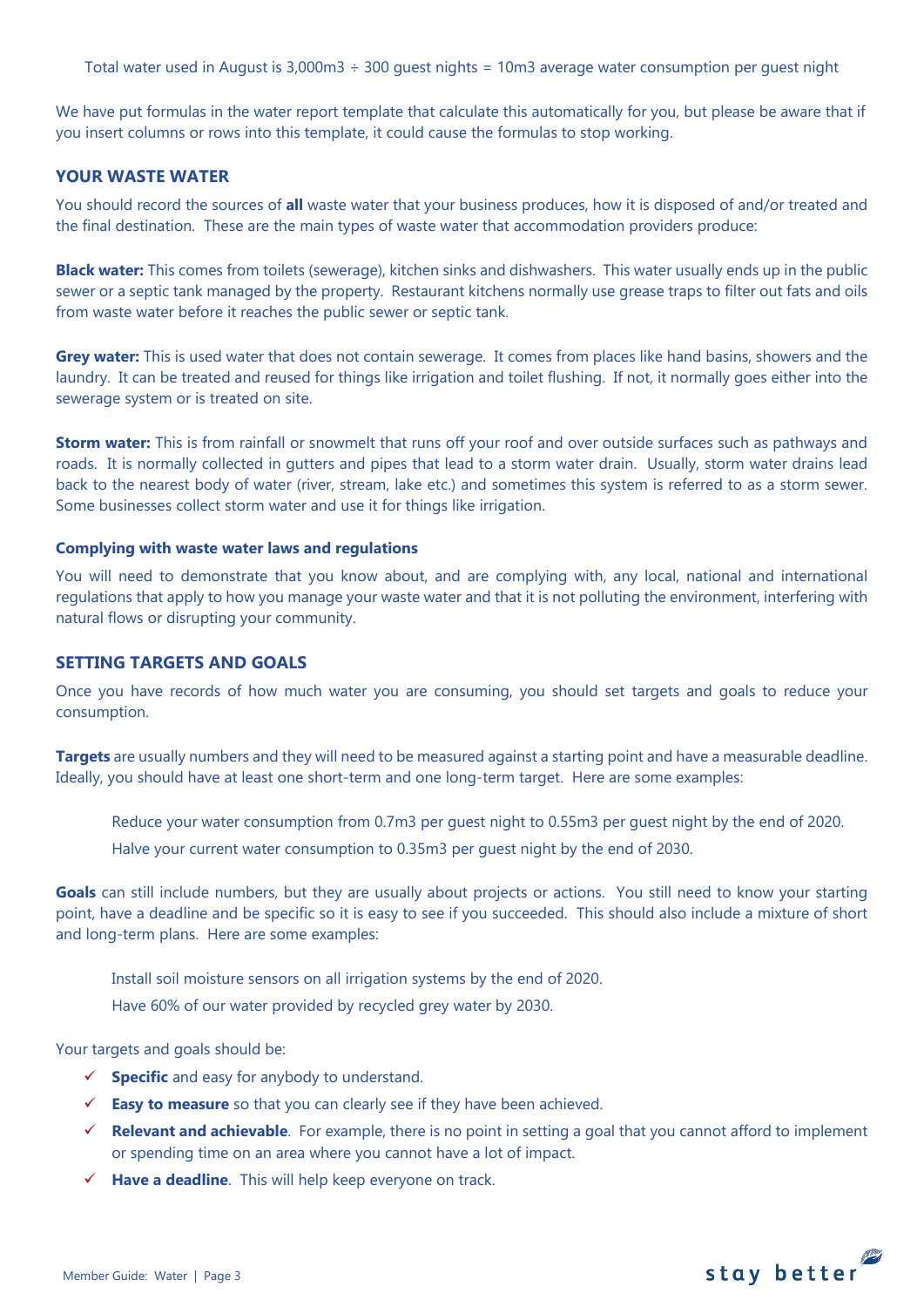## **MAKE IMPROVEMENTS**

The three main things that you can do to improve the environmental impacts of your water management:

- 1. Reducing the amount of water your business consumes
- 2. Reducing the amount of harmful substances in your waste water (this is covered under Hazardous Substances)
- 3. Responsibly managing your waste water

There are many things you can do that are no or low cost, yet very effective. We have provided some ideas below to get you started.

### **QUICK FIXES**

These are all either low cost, no cost or low effort.

#### **Guest rooms**

- Implement a towel and linen reuse programme and regularly check that housekeeping are following it.
- Consider only changing towels and sheets every four days during a guest's stay. If you are concerned about guest complaints you can simply inform them that they can request fresh towels or a linen change whenever they wish.
- Consider whether you are putting more towels in guest rooms than are needed. If the maximum room occupancy is two, then put only that number of towels out and either let guests know that they can request more or put extra towels in a different place such as a wardrobe, so it is easy for housekeeping to see they are unused and therefore do not need replacing.
- Add regular checks for leaking toilets to the housekeeping checklist and implement a system to ensure these are promptly reported to maintenance.
- Put communications in guest rooms reminding them of how to save water.

# **Warning! Towel &**

**Linen Reuse Programmes** One of the most common issues we find is that hotels are not following their own reuse programme. Washing items unnecessarily is not only a waste of money and staff time, it also has a significant environmental impact from the consumption of energy, water and chemicals used in laundries. Sometimes senior management do not know that the policy has not been followed until a Travelife auditor alerts them.

We encourage all Travelife Members to implement and regularly check procedures that ensure that a guest's wishes to have their items reused is respected, and that clean items are not being washed.

### **Central guest areas**

- Are guests using more towels than necessary in the spa, gym or the pool? If these areas are staffed it might be possible to issue individual towels or to remind guests via signage about the environmental impacts.
- If you provide a hose to rinse salt off scuba diving equipment or other items used in marine activities, consider instead providing a tank to dip the items into that is refilled as required. This will still remove salt from equipment and save a significant amount of water.
- If you provide a sauna or steam room, assess when it is being used. You might be able to turn it off more often or reduce the temperature.

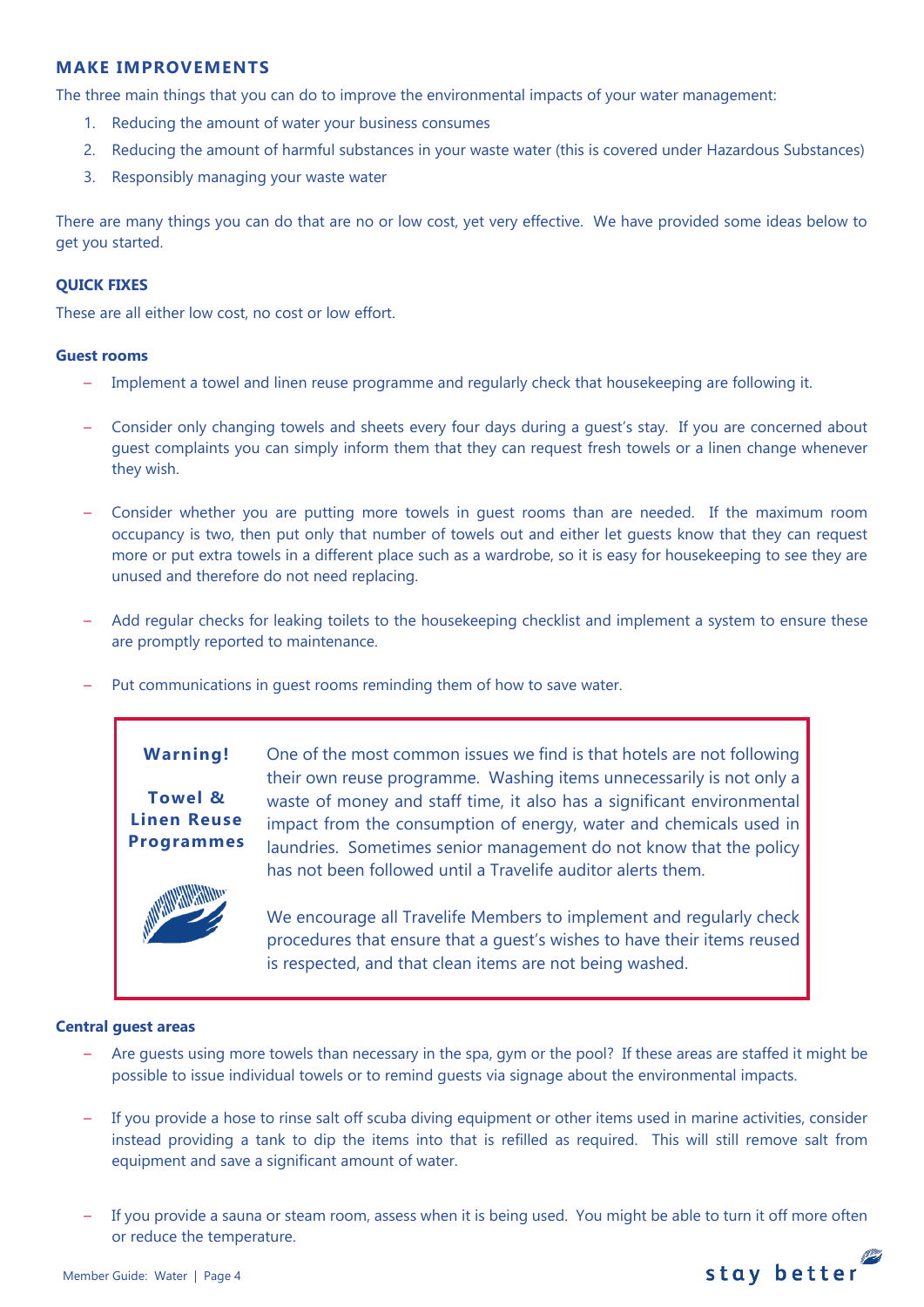- Are you leaving a jacuzzi running when nobody is using it? You could turn it off during off-peak times or simply ensure guests can turn it on themselves.
- Frequently check pools for leaks, especially in drainage channels that can become blocked with debris and overflow.
- Assess the swimming pool water level. If it is too low then the water cannot be cleaned properly, if it is too high you may be losing water over the edges.

#### **Irrigation**

- Turn off irrigation when it rains and only turn it back on when the plants need water again.
- Make sure any irrigation is going directly on to plants and not on to concrete or paving.
- Irrigate when it is dark.
- Bury irrigation pipes under a few centimetres of soil, mulch or similar, then have a schedule for regularly checking them for leaks and blockages.
- Regularly check hoses and irrigation pipes for leaks. Poorly fitted hose connectors and corroded washers can also waste a lot of water.
- Spend some time researching exactly how much water your plants need. You can do this with internet searches and many people find that plants need a lot less water than they think.
- Train ground staff on how to identify signs of overwatering and how to take corrective action.

#### **General**

- Ensure all equipment and machinery (fridges, air-conditioning units and so on) is regularly and properly serviced to ensure they are running optimally and when replacing equipment, always buy the most modern and efficient alternative.
- Train your staff to use equipment in the most efficient way possible. Consider things like the optimal load in a washing machine or dishwasher.
- If your destination has more than one water supplier, check to see if you can switch to one that takes water conservation seriously.
- Remind staff to always turn off taps if they will not be in use for more than a few seconds. Common examples are leaving hoses running while cleaning vehicles, leaving a tap running when cleaning a kitchen area or whilst washing hands.
- Put signs or stickers in kitchens and staff bathrooms reminding them to save water and asking them to report any leaks they find.
- Display a clear backwash procedure for cleaning swimming pool filters and make sure all relevant staff members are trained to ensure that filters are cleaned only when required and in an efficient manner. Ensuring that the backwash process is correct is a Travelife requirement.
- Our auditors regularly find leaks in areas that go unnoticed for extended periods due to the difficult or hidden location of pipes. Consider adding a regular check of places such as underneath bathroom sinks, inside service ducts and cupboards. Leaks not only waste water but can create more serious damage if left unchecked that leads to costly repairs and guest complaints.

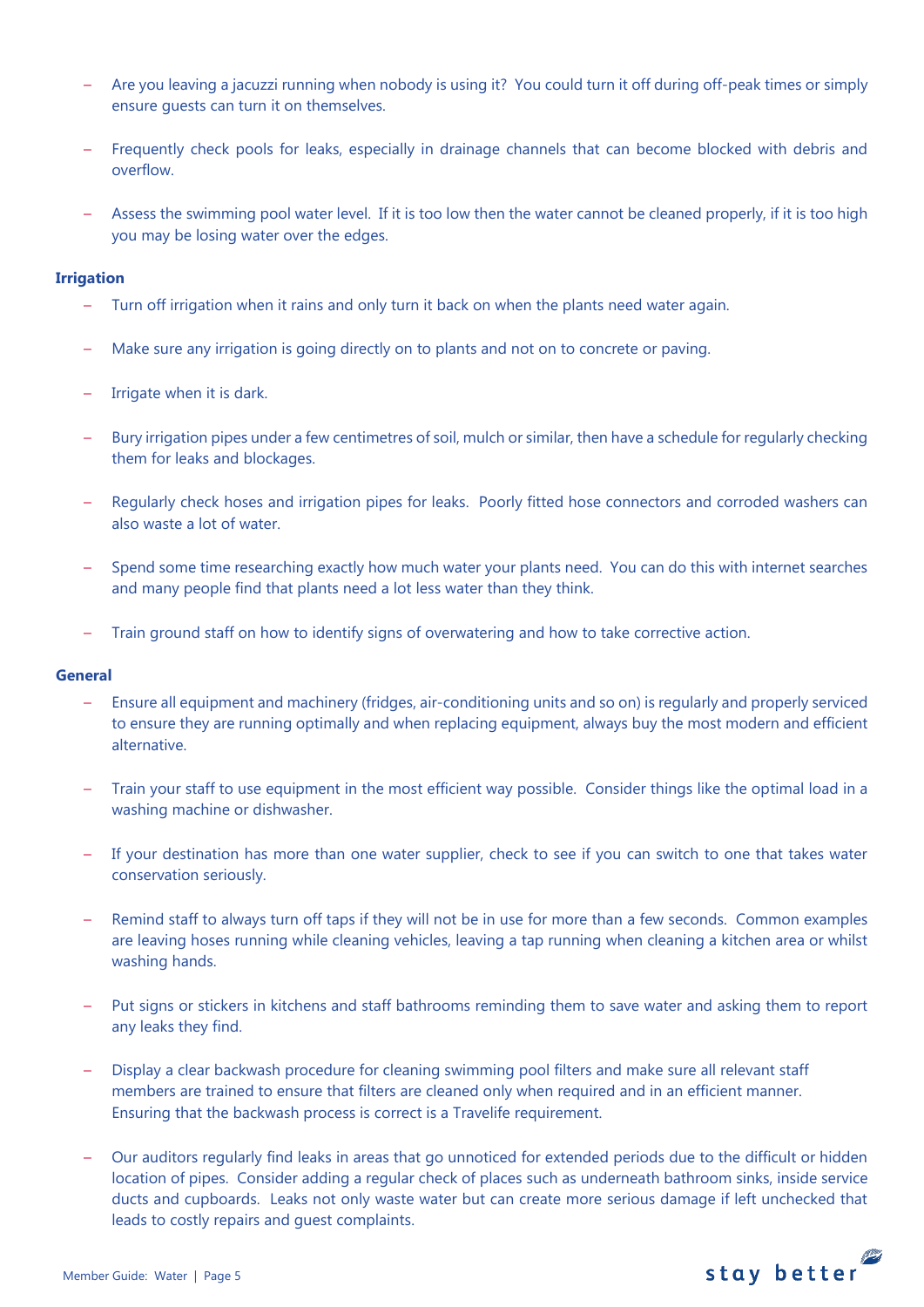

**Audit Story** A Travelife hotel in Dominican Republic was having a serious long-term issue with mosquitos in guest rooms. They tried various measures to control it with no success and guests were frequently complaining. During a Travelife audit, an auditor discovered a leak inside a small service duct in the ceiling of one guest room. The water had pooled to create a breeding area for mosquitos that were travelling through ducts into other guest rooms. As soon as the leak was fixed the mosquitos disappeared for good!

#### **MODERATE COST AND EFFORT**

- Consider using a liquid pool cover that not only reduces the loss of heat and water, but can also reduce the depletion of pool cleaning chemicals.
- Install aerators and flow restrictors in all bathrooms to reduce water flow. It is important that you have both a procedure and budget for regularly checking and replacing these as they do corrode over time. Remember that from your second audit onwards, the Travelife Standard requires that your water flow is less than 10 litres per minute in showers, 5 litres per minute in basins, 6.5 litres per toilet flush and 2 litres per urinal flush.
- Installing water meters on things like irrigation systems and swimming pools is a reliable and cost-effective way to check for leaks. If you regularly record the readings and suddenly notice an increase, it is highly likely that you have a leak and can fix it quickly, thus preventing water waste and potentially a more costly repair.

### **HIGHER INVESTMENT WITH LONG TERM REWARDS**

- Install technology such as motion sensors and/or timers in guest rooms, central areas, outdoors and in your grounds to ensure that water-consuming equipment is only used when needed. Do thorough research when sourcing the best solutions for your property to ensure you are using the most efficient technology that will have the highest impact for the longest amount of time.
- Replace older equipment with the latest most water-efficient technology and develop a plan and budget to continue doing this indefinitely.
- Research options for reusing waste water, including any relevant legislation and permits you might require. This could include simple solutions like collecting rainwater in tanks and using it to wash vehicles or to water plants, or complex solutions that will pay off over time such as installing a permanent grey water recycling system.
- Spend time with architects and engineers fully assessing resource efficiency in new builds and refurbishments so that you can reap significant environmental and cost savings. For example, it will take longer for hot water to reach bathrooms that are a long way from a water heating source. This wastes water as guests run the tap or shower whilst waiting for hot water to come through.